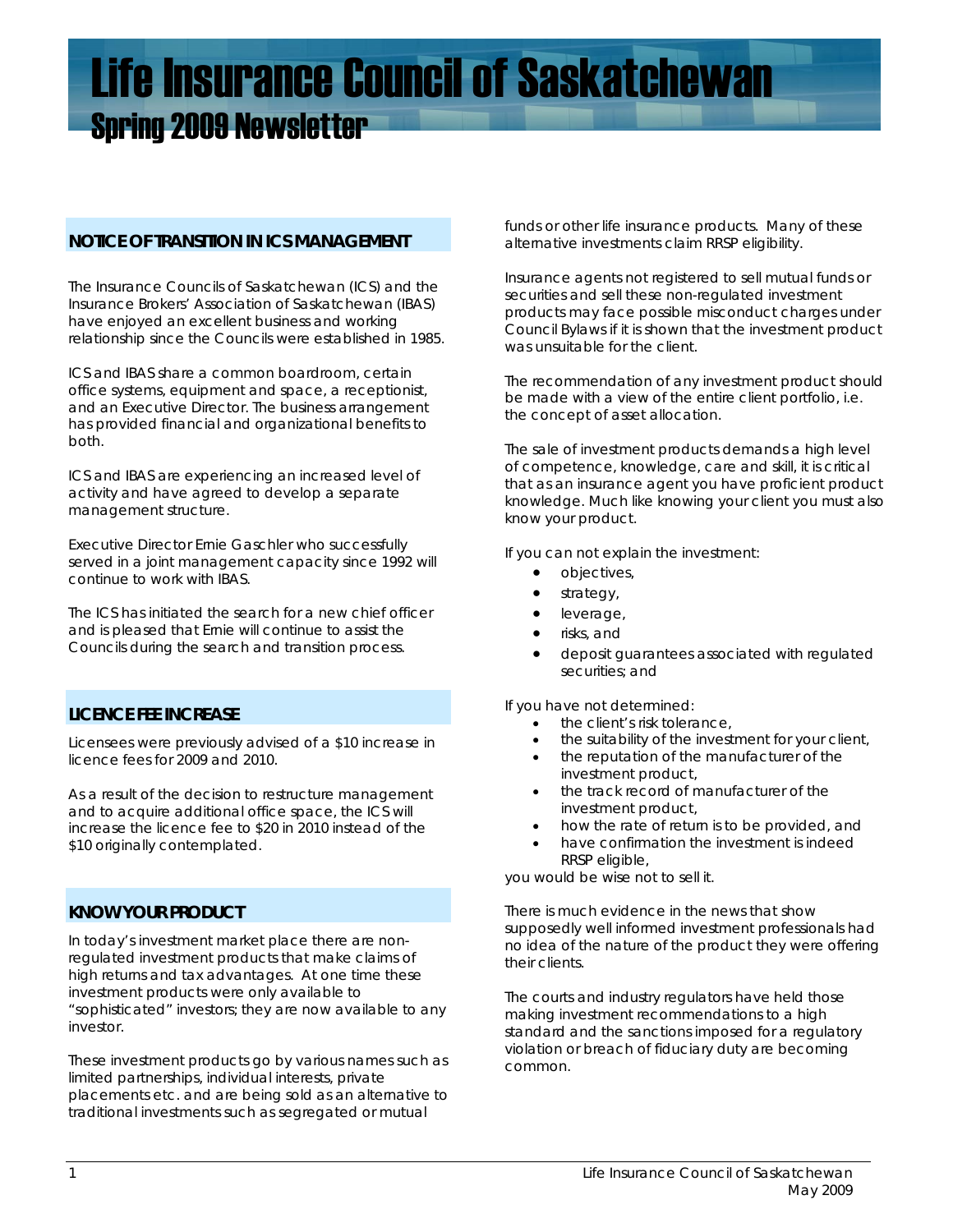It is important for licensees to be aware that if you are sued by a client to whom you sold an alternative investment product such as a limited partnership your errors and omissions insurance will not likely provide you with any coverage.

# **COUNCIL BULLETINS**

Licensees may access all Council bulletins (All Classes, Adjuster, Travel, Warranty and Hail) from the main page of the Council website.

Past issues of all bulletins are also available on the website.

# **DISCIPLINARY SECTION FOR ALL LICENSEES**

## **May 1, 2008 – May 15, 2009**

Any licensee who uses information in this bulletin to discredit another licensee or any other person will be guilty of misconduct.

## **Aon Reed Stenhouse Inc. and Murray G. Sali**

Aon Reed Stenhouse Inc. (Aon) and Murray G. Sali (M. Sali) on October 14, 2008 entered into an Agreement and Undertaking (The Agreement) with the Complaints and Investigation Committee (The Committee) of the General Insurance Council of Saskatchewan (Council) whereby, Aon and M. Sali, the designated level 3 licensee, in Saskatchewan agreed that:

- 1. They would pay the costs Council incurred in respect of this matter in the amount of \$6,562;
- 2. M. Sali for a period of one year commencing October 15, 2008 through to and including October 15, 2009 be prohibited from acting as a designated level 3 licensee or a designated person for any of Aon's offices in Saskatchewan; and
- 3. M. Sali on or before March 31, 2009 attend and successfully complete an ethics course approved by Council and if he fails to do so his insurance salesperson licence will be suspended until he does successfully complete an ethics course approved by Council.
- 4. No further disciplinary or other action would be taken against Aon or M. Sali.

 This resolution arose from an acknowledgement by Aon and M. Sali that:

1. An unlicensed employee of Aon had been allowed to engage in activities on behalf of Aon that required an All Classes of insurance salesperson licence;

- 2. M. Sali was Aon's designated level 3 licensee and had overall management and supervision responsibilities for Aon's Saskatchewan offices;
- 3. M. Sali failed to exercise reasonable and prudent oversight of the employees activities after having received notice of the Council's unresolved concerns respecting the employees suitability to hold a license; and
- 4. The unlicensed solicitation and/or negotiation of insurance was a contravention of Section 418 of *The Saskatchewan Insurance Act,* and Council's Bylaw 8 Section 2 (g).

## **Trina Fay Barber and Carnduff Agencies Inc.**

Trina Fay Barber (Barber) of Carnduff SK representing Carnduff Agencies Inc. on March 11, 2009 entered into a Consensual Agreement and Undertaking (The Agreement) with the Complaints and Investigation Committee of the General Insurance Council of Saskatchewan.

Barber and Carnduff Agencies Inc., in the Agreement, acknowledged that between July 1, 2007 and July 2, 2008 Barber was permitted to act as a salesperson representing Carnduff Agencies Inc. During this period Barber did not hold an All Classes of insurance salesperson's licence.

Barber and Carnduff Agencies Inc. agreed to pay Council's investigation costs in the amount of \$400 and to each pay a fine of \$500 for the contravention of *The Saskatchewan Insurance Act* and the General Insurance Council Bylaws. The total fines and costs paid were \$1,400.

#### **Ronald Joseph Blouin**

Ronald Joseph Blouin (Blouin) of Fort Qu'Appelle, SK representing The Manufacturers Life Insurance Company on March 23, 2009 entered into a Consensual Agreement and Undertaking (The Agreement) with the Complaint and Investigation Committee of the Life Insurance Council of Saskatchewan.

Blouin, in the Agreement, acknowledged that he failed to maintain a valid policy of errors and omissions insurance and failed to immediately notify Council of the cancellation and/or non-renewal of his errors and omissions insurance policy.

Blouin agreed to accept a 30 day suspension of his licence for the period March 23, 2009 to April 22, 2009 and pay Council's investigation costs in the amount of \$200.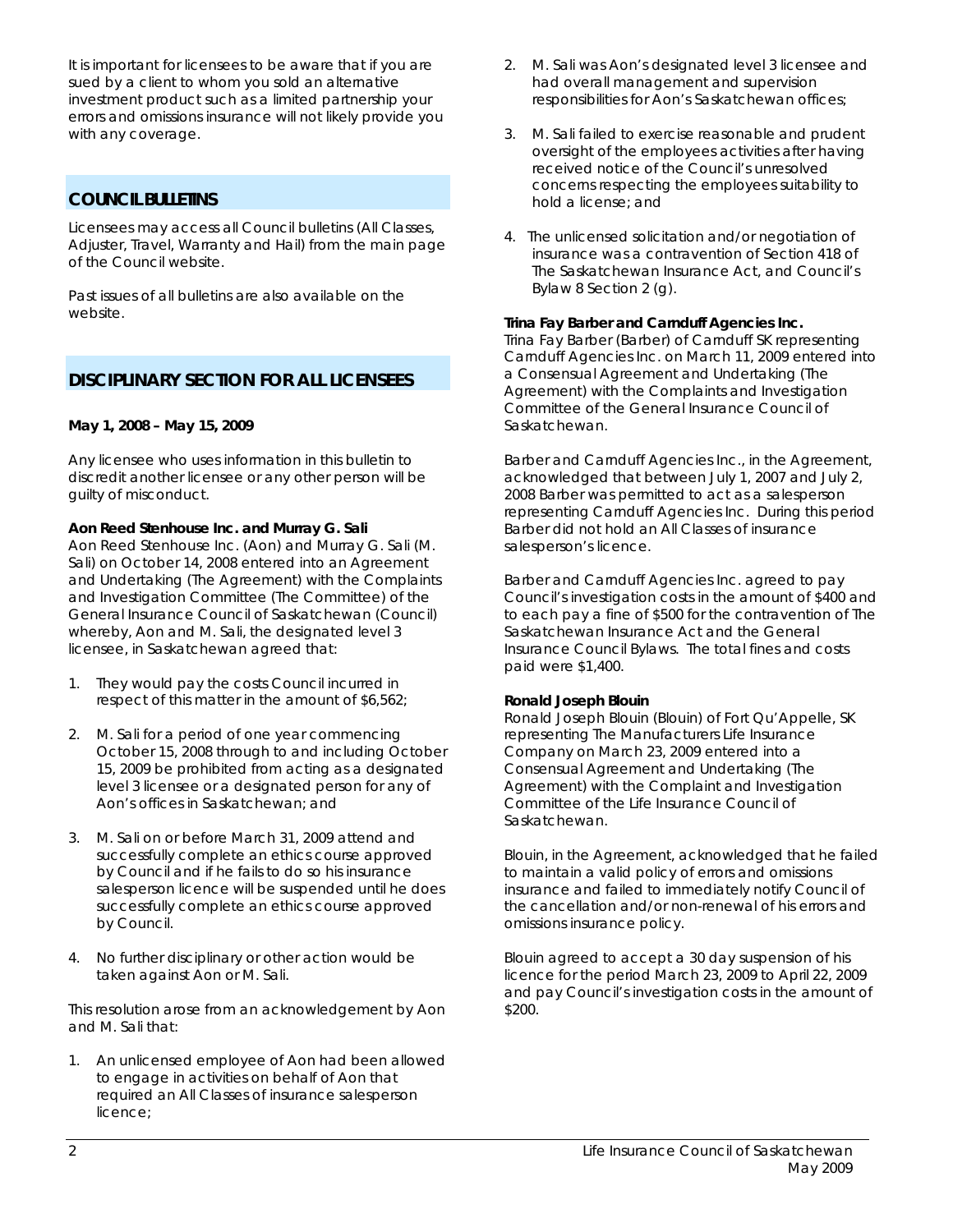#### **Richard Scott Da Silva**

Richard Scott Da Silva (Da Silva) of Toronto ON representing ACE INA Life Insurance on July 16, 2008 entered into a Consensual Agreement and Undertaking (The Agreement) with the Complaints and Investigation Committee of the Life Insurance Council of Saskatchewan.

Da Silva, in the Agreement, acknowledged that he failed to maintain a valid policy of errors and omissions insurance and failed to immediately notify Council of the cancellation and/or non-renewal of his errors and omissions insurance policy.

Da Silva agreed to accept a 30 day suspension of his licence for the period August 1, 2008 to August 30, 2008.

# **Bryan Edward Eppy**

Bryan Edward Eppy (Eppy)of Balgonie SK representing The Great West Life Assurance Company on June 10, 2008 entered into a Consensual Agreement and Undertaking (The Agreement) with the Complaints and Investigation Committee of the Life Insurance Council of Saskatchewan.

Eppy, in the Agreement, acknowledged that he failed to maintain a valid policy of errors and omissions insurance and failed to immediately notify Council of the cancellation and/or non-renewal of his errors and omissions insurance policy.

Eppy agreed to accept a 30 day suspension of his licence for the period July 1, 2008 to July 30, 2008.

## **Glen Raymond Fisher**

Glen Raymond Fisher (Fisher) of Regina SK representing The Standard Life Insurance Company and the Cooperators Life Insurance Company was found to have contravened;

1. Life Insurance Council Bylaw 8 s. (1), (a) when; Fisher provided two emails to his client's lawyer, both of which contained erroneous information. He represented the clients assets included four life insurance policies on his client's life with total death benefit of \$1,025,000 and that cash values in the policies was minimal and was being used to pay premiums. Fisher was aware this was erroneous as at that time three of the four policies had lapsed and only \$25,000 worth of insurance was in place.

 A second communication to the lawyer was a beneficiary list sent that indicated there were four policies on the client's life when at the time three of them had lapsed. Also one policy was inaccurately portrayed as worth \$50,000, when in fact it was worth \$25,000. Fisher was aware this was erroneous.

 The Discipline Committee determined Fisher's conduct of providing inaccurate information to a lawyer, who he knew was preparing a will for his client, was disgraceful and dishonourable and clearly harmed the standing of licensees in the insurance industry.

 The Committee ordered that pursuant to Life Insurance Council Bylaw 10 s. 2:

- (a) Glen Raymond Fisher's licences be suspended for three (3) months (pursuant to Bylaw 10 s.  $2(1)(b)$ ;
- (b) Glen Raymond Fisher pay to the Life Insurance Council prior to reinstatement a fine in the amount of \$2,500.00 (pursuant to Bylaw 10 s.  $2(1)(c)$ ;
- (c) Glen Raymond Fisher pay to the Life Insurance Council prior to reinstatement costs in the amount of \$2,920.00 representing the costs of the investigation and Disciplinary Hearing (pursuant to Bylaw 10 s.  $2(1)(d)$ );
- (d) Glen Raymond Fisher successfully complete at his own expense and prior to reinstatement an "Ethics" course approved by the Life Insurance Council (pursuant to Bylaw 10 s. 2(1)(g)(iii)); and
- (e) Glen Raymond Fisher's licences will be suspended for three (3) months and will remain suspended until full compliance with paragraphs (b), (c) and (d) above.
- 2. Life Insurance Council Bylaw 8 s. (2), (c) when; Fisher provided false and misleading information on two occasions in the course of servicing his insurance business with his client. The information was the communications to the client's lawyer. Fisher's client had requested that he provide details of her insurance policies to her lawyer.

 The Disciplinary Hearing Committee determined that Fisher provided false and/or misleading communications in the course of servicing Insured's insurance business.

 The Committee orders that pursuant to Life Insurance Council Bylaw 10, s. 2:

- (a) Glen Raymond Fisher's licences be suspended for three (3) months (pursuant to Bylaw 10 s.  $2(1)(b)$ ;
- (b) Glen Raymond Fisher pay to the Life Insurance Council prior to reinstatement a fine in the amount of \$2,500.00 (pursuant to Bylaw 10 s.  $2(1)(c)$ ;
- (c) Glen Raymond Fisher pay to the Life Insurance Council prior to reinstatement costs in the amount of \$2,920.00 representing the costs of the investigation and Disciplinary Hearing (pursuant to Bylaw 10 s.  $2(1)(d)$ );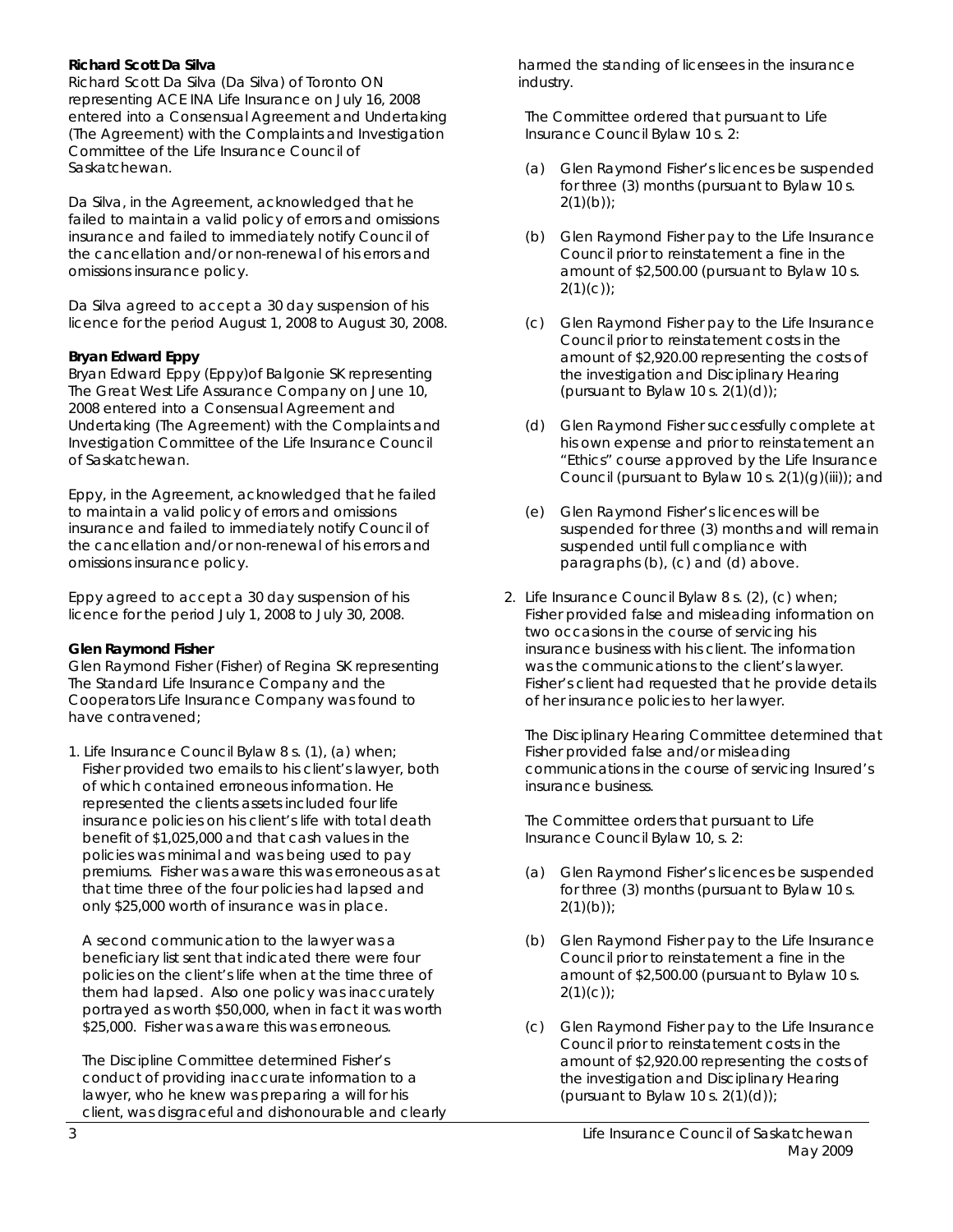- (d) Glen Raymond Fisher successfully complete at his own expense and prior to reinstatement an "Ethics" course approved by the Life Insurance Council (pursuant to Bylaw 10 s.  $2(1)(g)(iii)$ ; and
- (e) Glen Raymond Fisher's licences will be suspended for three (3) months and will remain suspended until full compliance with paragraphs (b), (c) and (d) above.

The suspensions imposed in charge 1 and 2 are to run concurrently and successful completion of one Ethics course is sufficient to satisfy both decisions.

The fines totaled \$5,000 and costs totaled \$5,840.

Fisher's licence(s) were suspended April 24, 2009.

#### **Harry Douglas Homenick and H. Douglas Homenick Insurance Agency Ltd.**

H. Douglas Homenick Insurance Agency Ltd. and Harry Douglas Homenick of Winnipeg MB representing The Manufacturers Life Insurance Company on November 4, 2008 entered into a Consensual Agreement and Undertaking (The Agreement) with the Complaints and Investigation Committee of the Life Insurance Council of Saskatchewan.

H. Douglas Homenick Insurance Agency Ltd. and Harry Douglas Homenick, in the Agreement, acknowledged they failed to notify Council within 30 days of regulatory proceedings that were initiated against them by the Manitoba Insurance Council, and they failed to disclose on their annual licence report(s) to Council the regulatory proceedings or penalty imposed upon them by the Manitoba Insurance Council.

H. Douglas Homenick Insurance Agency Ltd. and Harry Douglas Homenick agreed to pay Council's investigation costs in the amount of \$300 and to pay a fine of \$250 for each failure to disclose the regulatory proceedings against them. The total fine to be paid was \$500.

#### **Lance James Emil LaCroix**

Lance James Emil LaCroix (LaCroix) of Wakaw SK representing The Canada Life Assurance Company of Canada on January 30, 2009 entered into a Consensual Agreement and Undertaking (The Agreement) with the Complaints and Investigation Committee of the Life Insurance Council of Saskatchewan.

LaCroix, in the Agreement, acknowledged that he on two separate occasions failed to maintain a valid policy of errors and omissions insurance and failed to immediately notify Council of the cancellation and/or non-renewal of his errors and omissions insurance policy.

LaCroix agreed to accept a 90 day suspension of his licence for the period January 30, 2009 to April 30, 2009 and pay Council's investigation costs in the amount of \$400.

#### **Robert Bruce McFadyen**

Robert Bruce McFadyen (McFadyen) of Waseca SK representing McFadyen & Sons Agencies Ltd. on August 29, 2008 entered into an Agreement and Undertaking (The Agreement) with the Complaints and Investigation Committee of the General Insurance Council of Saskatchewan (Council) whereby McFadyen agreed that:

- 1. His All Classes of insurance licence would be cancelled for a period of 2 years; and
- 2. He would, if he sought to be licensed after the 2 year cancellation period, need to;
	- a) Qualify for a level 1 licence by successfully completing one of the licensing requirements set out in the Council Bylaws;
	- b) Attend and successfully complete an ethics course approved by Council; and
	- c) Pay the costs of the investigation in the amount of \$400.

McFadyen in the Agreement acknowledged that he:

- 1. Altered inspection dates on two Breeding Soundness Evaluation forms (the forms) that were prepared by the insured's veterinarian;
- 2. The forms needed to be dated less than 30 days prior to the application for insurance. In one case the form was prepared on February 27, 2008 and was re dated to April 27, 2008. In the second case the form was prepared on March 31, 2008 and was re dated to June 20, 2008;
- 3. By submitting the fraudulently altered forms had there been a claim the insurance company could have denied the coverage; and
- 4. That he had acted alone and that neither McFadyen & Sons Agencies Ltd. nor any other person employed by the agency assisted him or was aware of his altering the forms.

#### **Kenneth Lorne Percival**

Kenneth Lorne Percival (Percival) of Deloraine MB representing Co-operative Hail Insurance Company, on March 4, 2009 entered into a Consensual Agreement and Undertaking (The Agreement) with the Complaints and Investigation Committee of the Hail Insurance Council of Saskatchewan.

Percival, in the Agreement, acknowledged that he allowed his Saskatchewan Hail Adjuster licence to lapse on July 2, 2008 and while it was lapsed, adjusted 17 hail insurance claims.